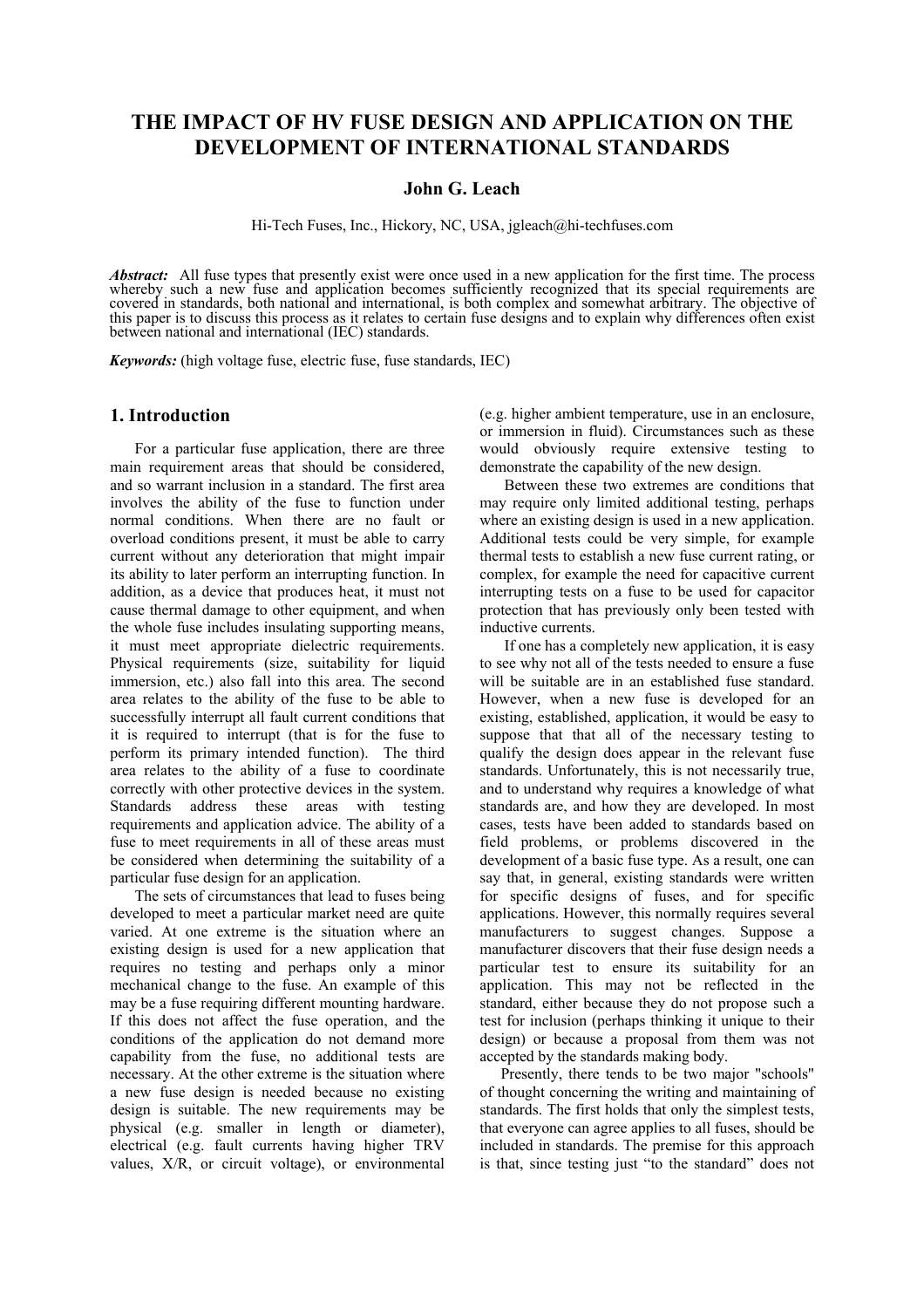and can never relieve a designer of the responsibilities of thoroughly understanding his or her product, and hence carrying out the appropriate testing, an elaborate standard is unnecessary. This could be considered the "old school" approach, and, since the premise is undoubtedly correct, is valid in a situation where all manufacturers and users are very knowledgeable. Members of the second "school" acknowledge that standards can never contain all of the testing necessary for a manufacturer to know that their design is good. However, they hold that, since users tend to be less knowledgeable today (and in many parts of the world enrolment in electrical power degrees has declined significantly in recent years), it is appropriate that standards contain more application information and more comprehensive testing requirements, to cover known areas of concern. The content of any particular national or international standard tends to lie between these two extremes, reflecting the view of the majority of those involved with its development. Generally, users tend to fall more into the second "school", and manufacturers are somewhat split between them.

The object of this paper is to give illustrations of how fuse developments and applications have produced changes in International Electrotechnical Commission (IEC) standards, based on input from certain national standards. However, it will also illustrate why some proposed changes have not been reflected in IEC and so why national and international standards are not always in agreement.

# **2. The standard development process**

The basic process whereby standards are developed may be illustrated by an entertaining (and possibly apocryphal) story from the earliest days of current-limiting fuses. It is said that as maximum fault currents rose, CL fuses were unable to successfully interrupt the higher currents. A standard was therefore developed to require fuses to be tested to determine their maximum interrupting (breaking) current (now also called  $I_1$  or Test Duty 1). At high currents, failure generally tends to be of a bursting nature. This is because the higher the prospective current, the higher is the current at melting. This produces greater shockwaves from material vaporization, and energy absorption by the fuse occurs over a shorter time. It was therefore easy to see why a fuse might experience problems at higher currents, and solutions included making the fuse body and end caps stronger. When failures continued to be experienced, even though the maximum interrupting rating of the fuse had not been exceeded, it was discovered that current-limiting fuses were also sensitive at a lower value of current where absorbed (arc) energy was actually higher. This was the now well-known (although perhaps not well understood)  $I_2$ , or TD2, test condition. For some

designs, this condition was more severe than the  $I_1$ condition. At the time, this was not intuitively obvious, despite the fact that it is relatively simple to calculate that the system stored energy at fuse melting (most of which must be absorbed by the fuse) actually increases as fault currents decrease, at least until just before the fuse no longer current limits. However, since for many designs the stored arc energy represents less than half of the actual arc energy, the point on the voltage waveform when a fuse begins to arc makes a big difference to the additional energy supplied from the source during arcing. This increases the current that produces maximum arc energy to a value higher than that producing maximum stored energy. Higher arc energy produces larger diameter fulgurites (the fulgurite is the insulating glassy material produced when an element arcs and melts quartz sand filler material). Again speaking generally, failures in the maximum arc energy region tend to be of a thermal nature, or for spirally wound elements, of a turn-toturn bridging nature. The point here is that while, in retrospect, it is relatively easy to predict what should be realized about the behaviour of a new fuse design, at the time it is much less obvious. This has proven the case in many other fuse developments; it has required service experience (and sometimes service failures) to understand the complexities of what, to too many people, is considered a relatively simple device, the fuse.

The above illustration of the standards making process points to the main reason why national and international standards differ. When a group gathers to produce or update a standard, the primary driving force is their own experience with the fuse designs with which they are familiar. The worldwide production of High-Voltage fuses, while representing a substantial industry in terms of units and economic value, is never the less quite small when compared to many other parts of the electrical industry. As a result, not many countries have indigenous fuse design and manufacturing operations. It is therefore not unusual for only a few countries to send experts to participate in the development of IEC fuse standards, even though much wider fuse usage exists in countries that are not represented. Furthermore, participation has been declining. For example, in the last ten years, there have been four meetings of the IEC High-voltage Fuse subcommittee SC32A with two of them in the last five years. Although 21 countries sent representatives to one or more of these meetings, only six were represented at both of the last two meetings! Most of the actual work is done in the influential working group/maintenance team meetings (those responsible for actually writing the text submitted for national committee voting). In the last five years, there have been six of these meetings, but only seven countries have been represented. With a small number of experts, it is often difficult for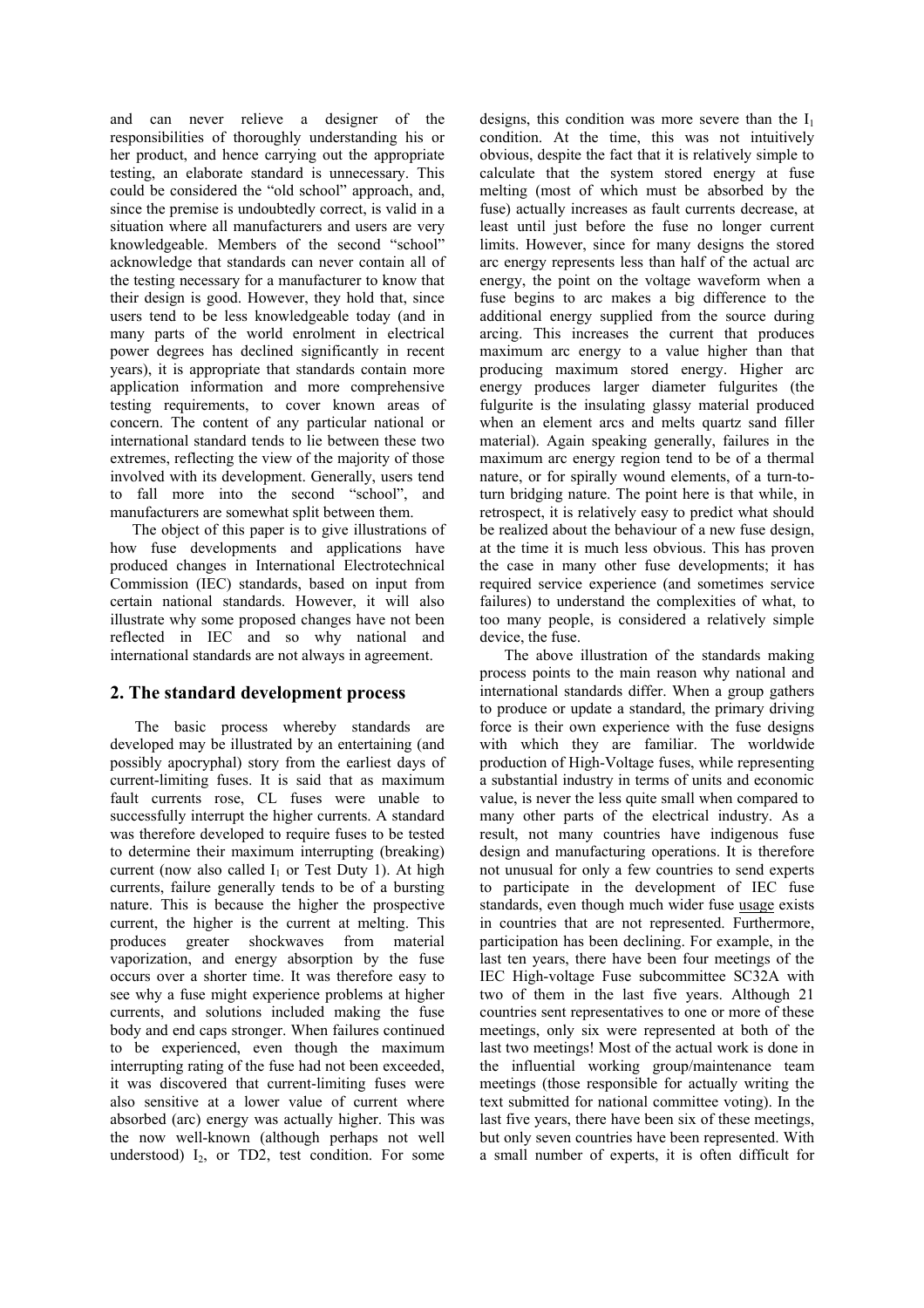consensus positions to be established when new ideas are introduced, because practices are indeed different in different parts of the world. As a result, IEC standards tend to represent the minimum requirements for the majority of fuse types. However, this "lowest common denominator" approach may not represent an adequate test requirement for all fuse types and applications. With increasing "globalisation", there comes a desire to use a common standard everywhere, but even IEC itself, with its recent rulings on "Global Relevance", recognizes that a "one size fits all" approach does not necessarily represent the best possible solution everywhere. In fact, although the use of a single common standard has many obvious advantages, in a significant number of applications it can be at best, unhelpful, while at worst, it may lead to fuses being used in applications for which they are unsuited and potentially hazardous.

In section 3, this paper seeks to illustrate how certain fuse design and application developments have led to changes in some national standards. Sometimes these changes have resulted in changes to IEC standards, while in other cases they have yet to be accepted internationally. For applications having requirements not presently covered by IEC standards, particular care must be taken if fuses are selected that have only been tested to IEC. Because the author is most familiar with IEEE and IEC standards, the comparisons made in this paper will be between these documents. Obviously, many other national standards reflect regional concerns, and may have relevance outside their immediate area of influence.

# **3. Differences in standards**

## **3.1 Introduction**

IEEE high-voltage fuse standards are developed, primarily, by representatives from the USA and Canada. However, the IEEE, as an international body, welcomes participation from any member. The IEEE fuse standards therefore tend to represent, not only practice in the USA, but also practice throughout the world where North American-style electrical distribution systems are used. After development, however, recognition as an American National Standard is obtained from ANSI (American National Standards Institute Inc.). The IEC and IEEE standards to be compared are listed in "References".

#### **3.2 Publishing format**

The most obvious difference between IEC and IEEE standards is the form in which they are published. While of no technical consequence, a brief explanation of the format differences is in order. IEC has two main fuse test standards, IEC 60282-1 [1] for current-limiting fuses and IEC60282-2 [2] for expulsion fuses. IEEE incorporates both fuse types into one testing standard, C37.41 [3]. However, this

one standard is used in conjunction with other standards. C37.40 [4] covers Standard Service Conditions and Definitions, while C37.48 [5] and C37.48.1 [6] contain application information. Individual types of fuses have their own specification documents that contain information such as preferred values of current, voltage, and interrupting rating, arc voltage limits, etc. In addition, fuses are classed as either power or distribution class, depending upon the typical location where they are to be used. Power class tends to be used closer to a substation and is characterized by higher values of X/R for example. Specification documents are C37.42 [7] for expulsion type distribution class fuses and cutouts, C37.46 [8] for power class fuses (expulsion and current-limiting) and C37.47 [9] for distribution class current-limiting fuses.

#### **3.3 Voltage rating**

After format, possibly the most obvious difference between IEEE and IEC standards is in the voltage used to test fuses. In both IEEE and IEC standards, actual fuse interrupting tests are performed in single-phase circuits. However, for currentlimiting fuses, IEC tests assume that all currentlimiting fuses are intended for use in grounded wye three-phase circuits, while IEEE standards assume that many fuse types are intended for single-phase operation. This difference in approach can be traced to the fact that, at least at one time, most European fuses were used in three-phase circuits while many North American type fuses were used in single-phase circuits. IEC standard 60282-1 therefore requires that the high current tests  $(I_1 \text{ and } I_2)$  be performed at only 87% of the rated voltage of the fuses. As specified in the application section of the standard, if a fuse is to be used in a single-phase circuit, or in a delta system, the rated voltage of the fuse should be at least 115% of the maximum applied voltage. In the case of IEEE standards, all distribution class fuses are tested with a voltage equal to the rated voltage of the fuse. For power class fuses, only the  $I_1$  test is performed at 87 percent of the rated voltage of the fuse (at the full rated maximum interrupting current) and then the test is repeated at 87 percent of the rated maximum interrupting current, but at the full rated maximum voltage. A power fuse is therefore suitable for singlephase use providing the available fault current does not exceed 87% of its rated interrupting current. Many current-limiting fuse designs combine these two tests, using 100 percent of both rated maximum voltage and rated interrupting current as is done for distribution class fuses. Expulsion fuses tested to IEC are allowed the same option (two sets of  $I_1$  tests) if the fuse is only to be used in three-phase circuits, otherwise they are tested at full voltage.

Although these testing differences are quite confusing, in the past this has not been a problem. IEC standards have two columns of preferred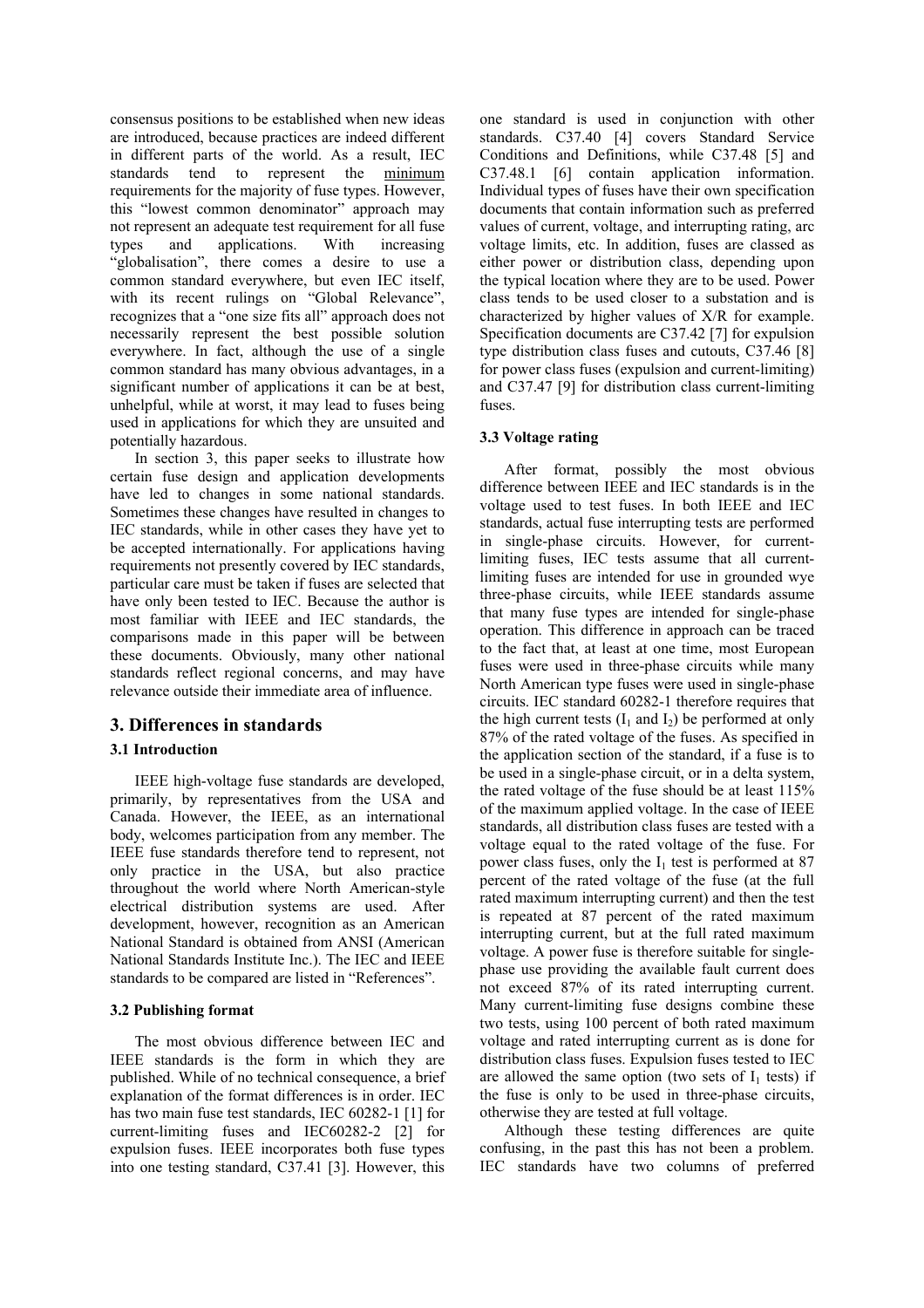standard voltages, series I and series II. The first is noted as being based on practice in Europe, and the second on practice in the U.S.A and Canada. Because most fuses tested to IEC have used the European voltages, which are generally higher than the North American values, the nearest higher voltage rating European fuse will normally have been tested to as high or higher voltage than a North American fuse. For example, compare preferred series II voltages of 8.3kV and 15.5kV with series I voltages of 12kV and 17.5kV. Even though  $I_1$  and  $I_2$  tests for currentlimiting fuses would be performed at 10.44kV and 15.2kV for the European fuses, these values exceed, or are very close, to standard North American voltages.

A serious problem could arise, however, if a manufacturer were to test a fuse using the IEC standard, but picking a North American preferred voltage (series II) and using 87% of this voltage as the  $I_1$  and  $I_2$  test voltages. In this case, a misunderstanding on the part of the user could lead to service failures. For example, it is common to use an 8.3kV North American fuse (tested to IEEE) on a single-phase circuit based on 12.47kV or 13.2kV grounded wye three-phase circuits. The maximum permitted line-to-neutral voltages on these two circuits equals 7.62kV and 8.07kV respectively. If an 8.3kV fuse were tested to IEC, a single fuse would only have been shown to be capable of interrupting 7.2kV, and so may experience difficulty with a 6% or 12% over-voltage in the two circuits, respectively. A similar situation exists with many other standard North American system voltages. This is because the standard North American fuse voltages were chosen to correspond to standard system voltages assuming that the fuses would be tested using North American testing practices. This is not an unreasonable assumption! Here is a case where, in an attempt to make a European standard into an International standard, the melding together of two different philosophies may lead to incorrect application if the user does not fully understand the subtleties of the IEC standard, and does not read the "fine print"!

# **3.4 Extended recovery (maintained) voltage 3.4.1 Introduction**

During fuse interrupting performance tests, recovery voltage is maintained across the fuse for a minimum specified period after current interruption. This is to show that current flow will not be reestablished, and that the fuse will be able to withstand system voltage for an extended period. Obviously, this duration must be sufficient to achieve its aim without being any longer than necessary (due to the high cost of test time). All fuse standards have a specified duration that depends on the type of fuse and the type of test. For example, IEEE standards for current-limiting fuses have durations of one minute for the  $I_1$  test and 10 minutes for the  $I_2$  and  $I_3$  tests  $(I_3)$ 

being essentially the lowest current at which a fuse must demonstrate interruption capability). In IEC standards, current-limiting fuses have durations of only 15 seconds for the  $I_1$  test and one minute for the  $I_2$  and  $I_3$  tests. For non-dropout expulsion type fuses (fuses that remain connected in the circuit after operation) both IEC and IEEE require 10 minutes for test currents higher than 20% of the rated interrupting current and one minute for the two required lower current tests. Dropout fuses require only 0.5 seconds or the dropout time, whichever is greater. The IEC expulsion fuse standard has the same values as the IEEE standard because it was revised in the mid 1990s to essentially lineup with IEEE C37.41. However there is clearly a substantial difference between the IEC and IEEE standards for currentlimiting fuses. It could be argued that, if the longer duration is necessary for a valid test, the testing of some fuse designs to IEC standards would seem to be inadequate, or alternatively, manufacturers testing to IEEE are wasting a lot of money! To understand why this difference exists, and what steps have recently been taken to narrow the gap, requires first a study as to why, over 30 years ago, the IEEE standard was changed from the values still used by IEC.

## **3.4.2 Changes to the IEEE fuse standards**

Specified recovery voltage durations were first established in an era when virtually all currentlimiting fuses used ceramic or glass bodies, ceramic cores, silver elements, quartz sand, and copper or brass end caps. Generally, these fuses were what would now be classed as backup fuses. With this type of design, electrical breakdown tends to occur immediately after interruption, or not at all. Therefore, providing the fuse body did not burst due to thermal stress (usually within about one minute), a brief recovery voltage period was enough to show that a fuse would not then fail by dielectric breakdown. This was valid even if the fuse body temperature continued to rise for some time after current interruption as heat was gradually transferred from the fulgurite through the filler material. Most early fuse designs contained virtually no components that could thermally deteriorate over time.

In the USA, there was a quicker adoption of different fuse construction materials than in Europe. This was caused by factors that included the high cost of ceramics, the desire for more compact fuses, and a requirement to be able to interrupt lower currents (general-purpose and full-range fuses). Application differences encouraged the development of different fuse types. For example, a lower domestic utilization voltage (110V rather than the 240V in Europe) and greater distances between customers led to the widespread use of small transformers containing current-limiting fuses. Typical materials used for current-limiting fuses in the USA have included glass-reinforced epoxy fuse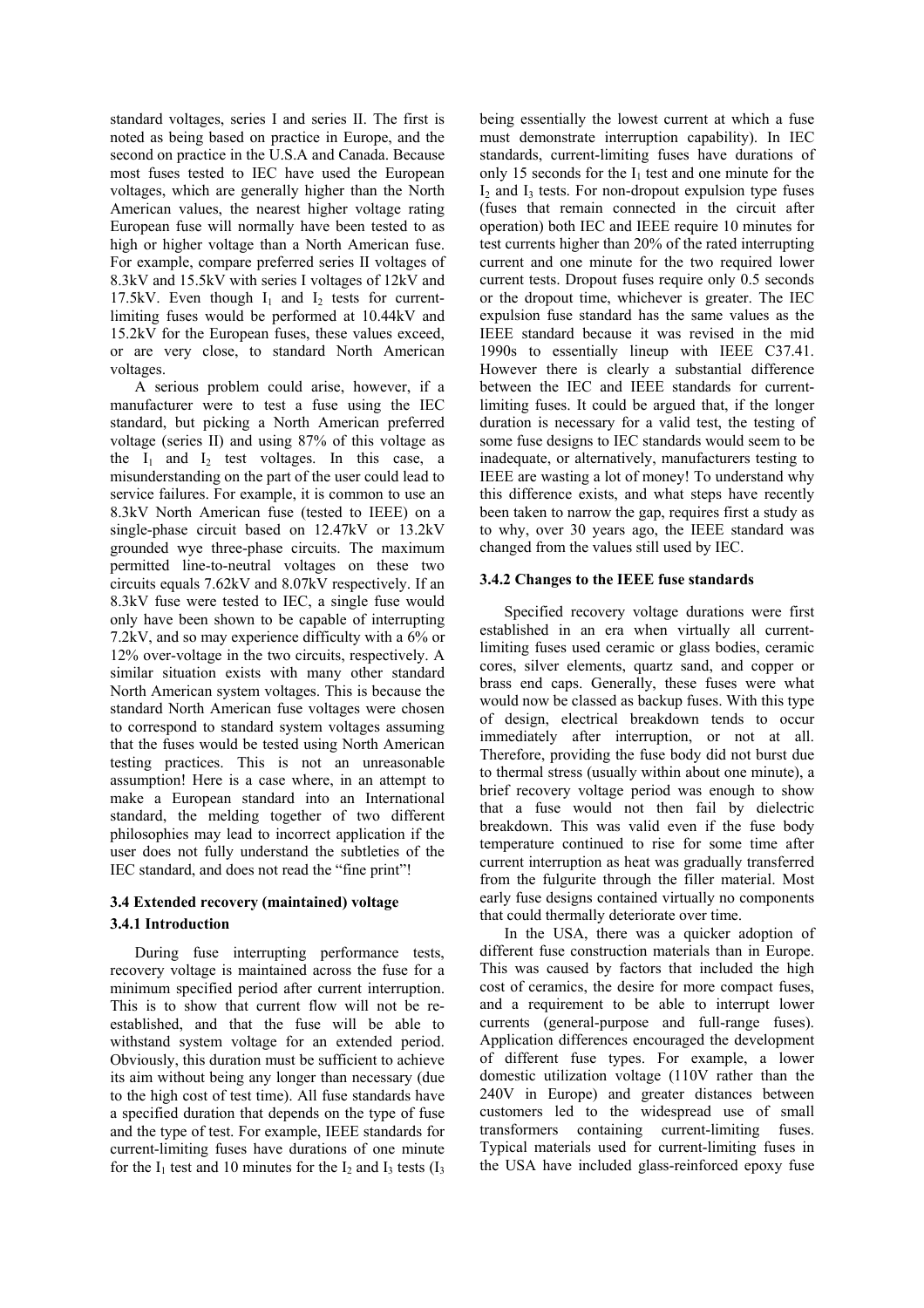bodies, mica-based materials, gas evolving materials, and plastics for cores, and, to assist in current interruption, silicone rubber and various filler additives. While many of the newer designs performed very well, during the 1960's a series of service problems were experienced in North America with several common types of current-limiting fuses from a variety of manufacturers. Most of these fuses were characterized as having components made from materials that included organic matter (that is materials incorporating the element carbon in their chemical structure) and/or gas evolving materials in which one of the gasses included water vapor. After extensive testing it was determined that a possible failure mode of this type of fuse was re-establishment of current flow some period of time after an apparently successful current interruption. That is to say, failure was occurring after the end of the brief specified duration of recovery voltage that had been used to certify the designs. Although several different failure modes were discovered (see 3.4.3), in all cases the obvious solution was to increase the specified duration. This allowed time for fuse components to begin to cool, and for any component deterioration caused by heat flow to occur, before voltage was removed from the fuse. The recovery voltage duration had to be a compromise between assuring that appropriate "deterioration" had occurred while minimizing the testing cost and inconvenience. For the reasons outlined in 3.4.3, durations of 10 minutes were chosen for Test Duties 2 and 3. In the current-limiting region, failure phenomena were linked primarily to high component temperatures. Because  $I_2$  generally produces more heat than  $I_1$ , a value of only 1 minute was chosen for Test Duty 1. These changes to the IEEE recovery voltage duration were adopted in 1969. Experience has confirmed that fuses tested this way do not then breakdown after an operation in normal service.

## **3.4.3 Choice of recovery voltage duration**

Several potential failure mechanisms were identified. One appears to be the production of carbon from organic materials in the fuse body (with no other organic material in the fuse). This carbon is not produced until a particular body temperature is reached, and the time for this to occur depends on the fuse design. The most critical factors would appear to include the heat generated in the fulgurite (arc energy), the distance between the fulgurite and the fuse body, the thermal conductivity of the filler material, and of course the breakdown temperature of the organic material. Tests have shown that peak body temperatures typically occur between about 1 and 4 minutes after current interruption. Testing experience has shown that the majority of breakdown failures from this mechanism occur during the first 5 minutes of recovery voltage, although a small number of failures have been reported between 5 and

10 minutes [10]. A recovery voltage duration of 10 minutes therefore appears to be appropriate, incorporating some safety margin. IEEE and IEC standards for expulsion fuses permit the 10 minute recovery voltage period to be terminated if the leakage current through the fuse is monitored, and has been below 1mA for at least two minutes. However, this technique is not suitable for currentlimiting fuses (and is therefore not permitted). For the type of failure mechanism described above, leakage current is typically very low for most of the period before breakdown. This is because the decomposition process is not initiated by heat from any leakage current, but rather from thermal conduction within the fuse. When failure does occur, the leakage current usually increases for less than a few seconds before complete breakdown occurs. This failure phenomenon is most common with  $I<sub>2</sub>$  tests, but could occur for  $I_3$  tests where extensive arcing occurs, and/or where fuse melting time is very long, particularly if element temperatures are not limited by the use of low melting point materials (e.g. "M" effect).

The physics of this failure mechanism appears not to have been investigated and explained. Observation suggests that although the carbon must come from the fuse body, the final conductive path is not usually along the body, but rather along the fulgurite surface. One mechanism that has been postulated by the author is that breakdown of the body material, at temperatures between about 250ºC and 400ºC, produces a gas containing carbon atoms. Since the temperature of the fulgurite is much hotter, (quartz sand melts at approximately 1700ºC) a gas could further breakdown depositing carbon atoms on the fulgurite or the sand immediately adjacent to the fulgurite, ultimately producing a conductive path. This would appear to be an interesting phenomenon, worthy of study by a laboratory possessing the appropriate equipment.

Another failure mode that has been observed involves fuses that generate water vapor to assist current interruption. The water (often contaminated by decomposition products of the binders used to construct the gas-evolving materials) is deposited on the inside surface of the body. "Treeing" has been observed on this surface, ultimately leading to a steady increase in leakage current until failure. This has normally occurred within 10 minutes of fuse current interruption. The phenomenon has been observed for both  $I_2$  and  $I_3$  tests on fuses. Fuses using gas-evolving materials are usually classed as generalpurpose or full-range.

A third observed failure mode occurs within fuse cores, even when the material from which they are made is inorganic. Inorganically bonded mica makes a very effective core material, since it can be punched very precisely. However, mica contains molecular water that is released at quite high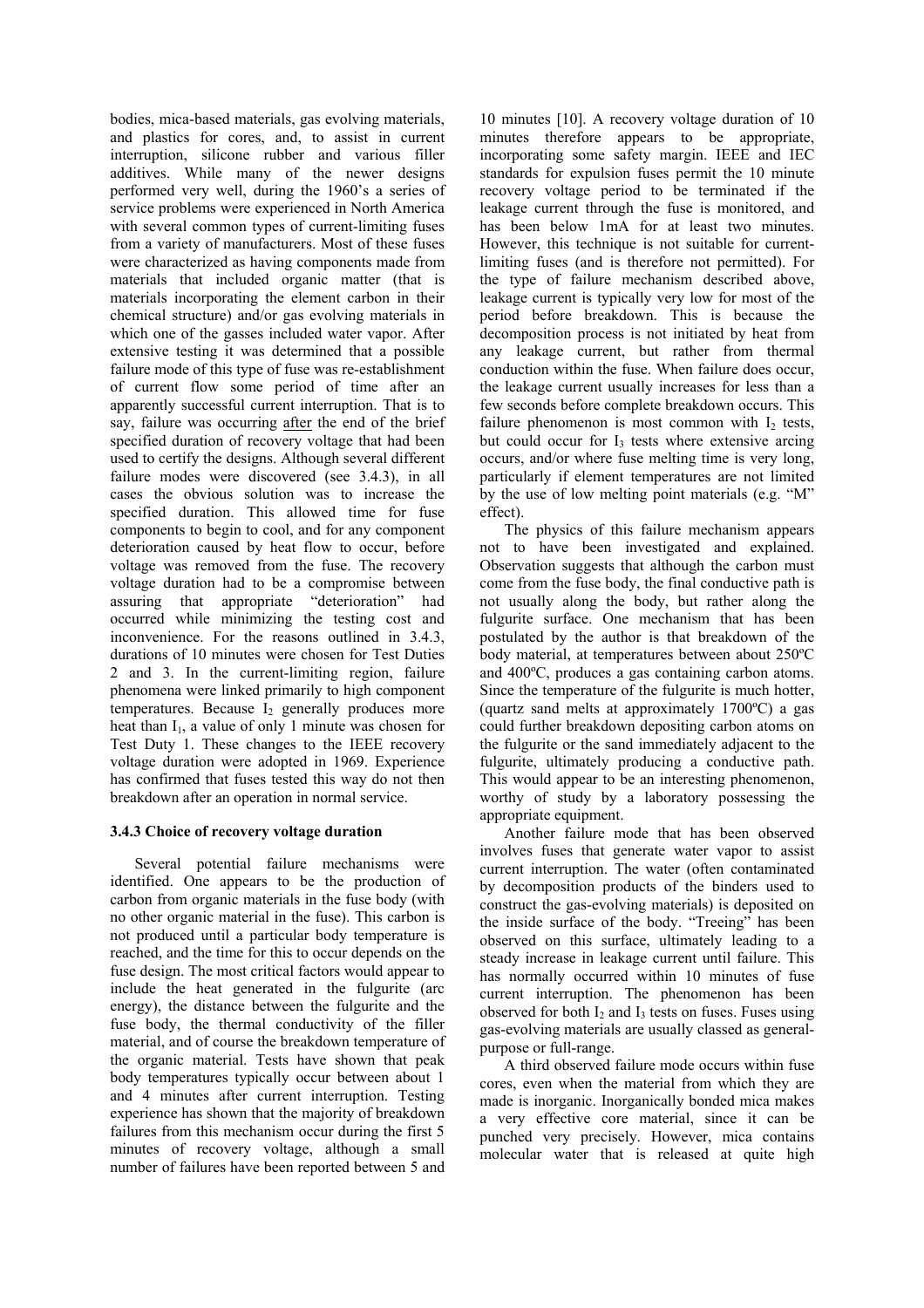temperatures. Some forms of mica product therefore have a temperature limit above which the release of water molecules causes the core to "puff up" (analogous to "popping" pop corn). It was discovered that the creation of what was, in effect, a hollow core could result in electrical breakdown in high stress areas of the core in certain designs. Since the failures occurred in the 1 to 10 minute time frame, they were discovered by development testing using the IEEE fuse standard and appropriate remedial action was possible. Obviously, if a core includes organic material, this could lead to problems if carbon was produced in a location and quantity that could lead to a breakdown. Such problems have been discovered by the extended recovery voltage test.

Based on the long and successful experience with the extended recovery voltage duration testing of IEEE standards, in the year 2000 the USA requested that such testing be included in IEC 60282-1 (it was already included in IEC60282-2). At the same time, elevated temperature testing for fuses in enclosures (discussed in 3.5) was also proposed. The USA felt that it was important for International Standards to reflect the concerns of the North American market not just because we are members of the world community, but also because the same basic types of fuses and applications common in North America are in use in other countries around the world. It is certainly possible to postulate that "North American" type fuses, produced outside North America but intended for the same applications as fuses tested to IEEE standards, might only be tested to IEC standards. This could lead to equipment failures if the IEC recovery voltage duration was insufficient to show up a deficiency in the design. The USA's proposals to IEC became very controversial. A small number of European countries vigorously opposed them, although other countries, both inside and outside Europe were more favorably disposed to the suggestions. The positions taken by IEC participants tended to reflect their experience with designs that were most common in their country (or that they themselves manufactured). One basic argument against the proposals was that if certain existing designs were not experiencing field problems, it is an unreasonable burden to increase testing on all fuses because other designs and applications exist that do need more rigorous testing. Of course, this is a powerful argument against ever making changes to standards, and is only valid if certification requirements are such that all existing designs must be re-tested to a new standard. This issue points to a fundamental difference in philosophy between European and North American practices, and partially explains why, in the past few decades, the USA has embraced changes to standards so much more readily than Europe. It also explains why IEEE and IEC standards that were once so similar are now so different. This is discussed in 3.4.5.

#### **3.4.5 Certification procedures**

In the USA, two types of certification are common for high-voltage fuses. The first, limited primarily to industrial applications, and mostly to motor starter fuses, is UL recognition. Underwriters Laboratories Inc. conduct a thorough evaluation of a product, including observing all short-circuit testing and production testing before recognizing the product. UL examination is ongoing during the product's life. This is a long, rigorous, and expensive process. Electric Utilities do not use UL recognition (which applies mostly to higher volume low-voltage products). The other type of certification, used for all other HV fuses and applications, is "selfcertification". In this, the fuse manufacturer performs testing, either at an independent laboratory or in their own facilities, and issues their own certificate of compliance. In Europe, the most common form of certification is to employ a "third party", usually a test laboratory such as KEMA. This tends to be more expensive than self-certification, although less costly than UL recognition. In addition, European customers are more likely to require re-certification to the latest standard. This is not the practice in the USA, where established designs are not re-certified unless required by a customer (which is uncommon unless problems have been experienced). Recertification can obviously be an expensive proposition.

#### **3.4.6 IEC proposal for extended recovery voltage**

After many years of IEC debate in the maintenance team (MT3) and sub-committee (SC32A) responsible for IEC 60282-1, a compromise position has been reached. At the time of writing, a Committee Draft Vote (CDV) is in preparation for submission to the National Committees in mid-2003. The proposal is to change the recovery voltage duration **only** for fuses that contain critical amounts of organic material, and are therefore classed as "organic". The duration is increased to 10 minutes for backup, general-purpose, and full-range type fuses at TD2, and for general-purpose and full-range type fuses at TD3. To address the concern regarding re-certification, the fuse manufacturer is allowed to decide whether their product should be classed as "organic". Therefore, if a fuse contains organic or other material that could lead to breakdown after current interruption, the design is classed as organic and it would receive the more rigorous tests. However, if the fuse contains no organic material, or if it contains organic material but in such quantity or location that the manufacturer feels that the fuse is not likely to be subject to deterioration and breakdown, then it would not be classed as organic, and would receive only the usual testing. It is anticipated that a manufacturer would conduct sufficient testing during the development phase of a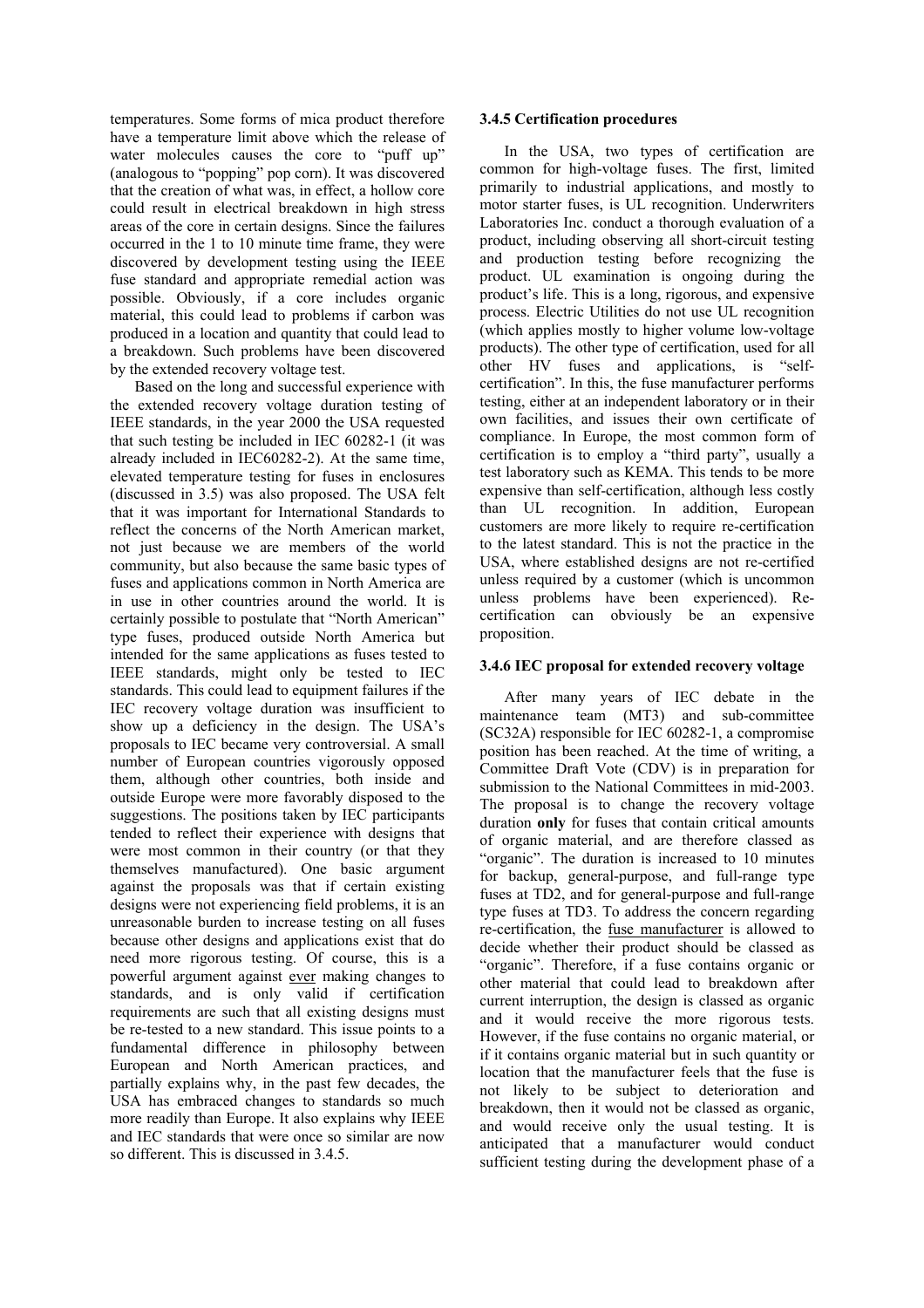new design to determine whether the longer duration tests are necessary for the certification testing.

# **3.5 Elevated temperature testing 3.5.1 Introduction**

Traditionally, standard service conditions for IEEE and IEC standards included an ambient temperature no higher than 40 ºC. In North America, the use of fuses in enclosures that subjected them to elevated surrounding temperatures or restricted cooling became common in the 1960's. Fuses are often used in transformers, where they are subjected to very significantly elevated surrounding temperatures. This practice was later followed in many other countries that used similar types of distribution systems. Other fuses, in both Europe and elsewhere, are used in switchgear subjected to solar radiation and high outdoor temperatures, or contained in "pods" or canisters that severely restrict heat loss from the fuse. Although thermal conditions for these applications are less severe than the transformer applications, service problems were experienced with fuses in many types of enclosures all over the world, usually due to misapplication. Clearly, changes in fuse standards to recognize these expanded service conditions became necessary.

## **3.5.2 IEC Response**

In the early 1990's IEC responded to just the application aspects of current-limiting fuses in enclosures in what is now informative Annex F of IEC 60282-1 ("Determination of derating when the temperature surrounding the fuse exceeds 40 ºC"). The object was to determine the correct rated current for a fuse in an enclosure, so that it would not overheat, and so generate excessively high surrounding temperatures. It was felt that in this way no problems would occur (e.g. causing a backup fuse to melt at a current it could not interrupt). However, while this approach may be adequate for an inorganic backup fuse, in the USA it was felt that generalpurpose and full-range fuses are often intended to be able to interrupt fault/overload currents. These currents may cause the fuse's surrounding temperatures to be higher than 40ºC before the fuse is required to interrupt. Even with a backup fuse, while it may not be intended to interrupt an overload current, overloading that produces high surrounding temperatures may also lead to insulation breakdown and a high fault current that the fuse has to clear. In IEEE standards it was felt that addressing only fuse derating was inadequate for their typical applications.

## **3.5.3 IEEE response**

In response to problems in the USA and Canada, IEEE standards developed new application information and testing for "fuses in enclosures". This was first published for current-limiting fuses in 1980 and for expulsion fuses in 1991. Concerns over the effect of enclosure and/or elevated temperature on fuse performance were addressed in four main areas. The first area was that of the effect of changes in heat loss on the melting characteristics and current rating of the fuse, and was addressed with application information. The second area was that of elevated fuse component temperatures after current interruption, where the concerns were similar to those discussed in section 3.4. The third area involved the effect on general-purpose and full-range fuses, where long time melting currents could be reduced, possibly to values less than a fuse could successfully interrupt. These two areas were addressed with additional current interrupting tests. The fourth area involved sealing liquid submersible fuses to prevent leaks at elevated temperatures. This was addressed by thermo-cycling tests.

The concept of "rated maximum application temperature" (RMAT) was introduced. This is the highest surrounding fluid temperature, specified by the fuse manufacturer, for which a fuse is rated as suitable for use. It is the temperature at which additional interrupting tests are performed, and in the case of a sealed fuse, the maximum thermo-cycle temperature. Fuse tests at  $I_2$  and  $I_3$  are therefore specified at this elevated temperature, in addition to the usual tests at room temperature. In the case of a general-purpose fuse, a new (lower)  $I_3$  current has to be used, one that causes melting in not less than one hour under the high temperature and/or restrictive cooling conditions. In the case of a full-range fuse, the  $I_3$  current test is done only at the RMAT, but with the current to be interrupted determined as being lower than the lowest current that could melt the fuse at its RMAT. Testing is normally performed in an oven but if a particular enclosure subjects the fuse to more severe conditions, then the tests should be in that enclosure. The combination of fuse and enclosure is defined as a "fuse enclosure package" (FEP) and it is the responsibility of the FEP manufacturer to test the fuse in their enclosure, or to ensure appropriate tests have been performed.

It was found that, for most fuse designs, breakdown failures caused by elevated body temperatures at  $I_2$  tended to be more common during this testing. The reason is that the final temperatures of the body and other components tend to be higher when the fuse starts off hot. This occurs despite the arc energy being slightly lower due to a reduction in melt  $I^2$ t. Because failures were found to be temperature driven, elevated temperature  $I_1$  testing was considered unnecessary. It was found that the 10 minute recovery voltage duration was effective at catching these thermally induced breakdowns, although when the fuse is in a close fitting enclosure, the greater thermal mass of the fuse and container